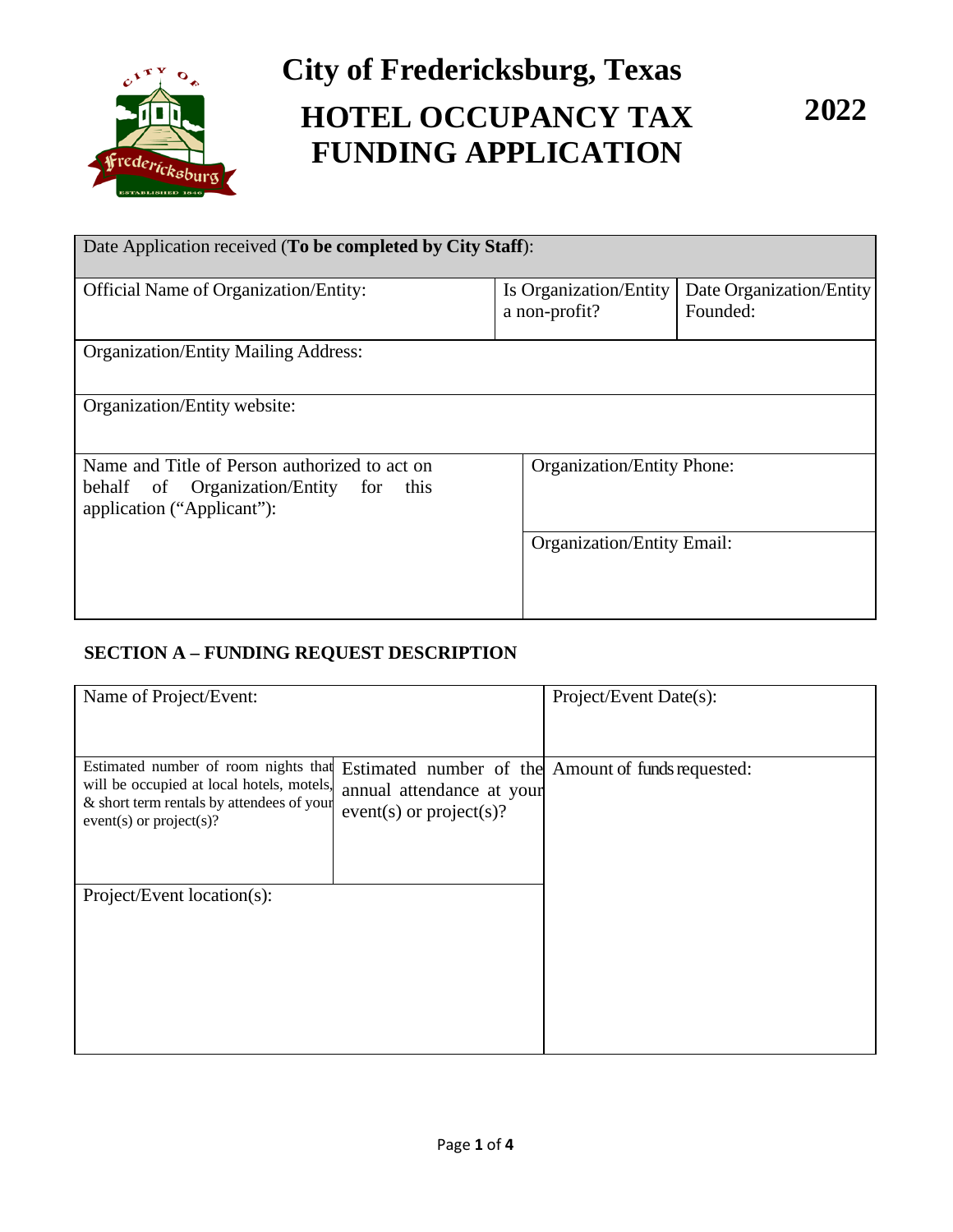In the space below, please describe each individual project/event for which funding is sought, and explain how each project/event will directly enhance and promote tourism and the hotel/motel/short term rental (STR) industry in the City of Fredericksburg: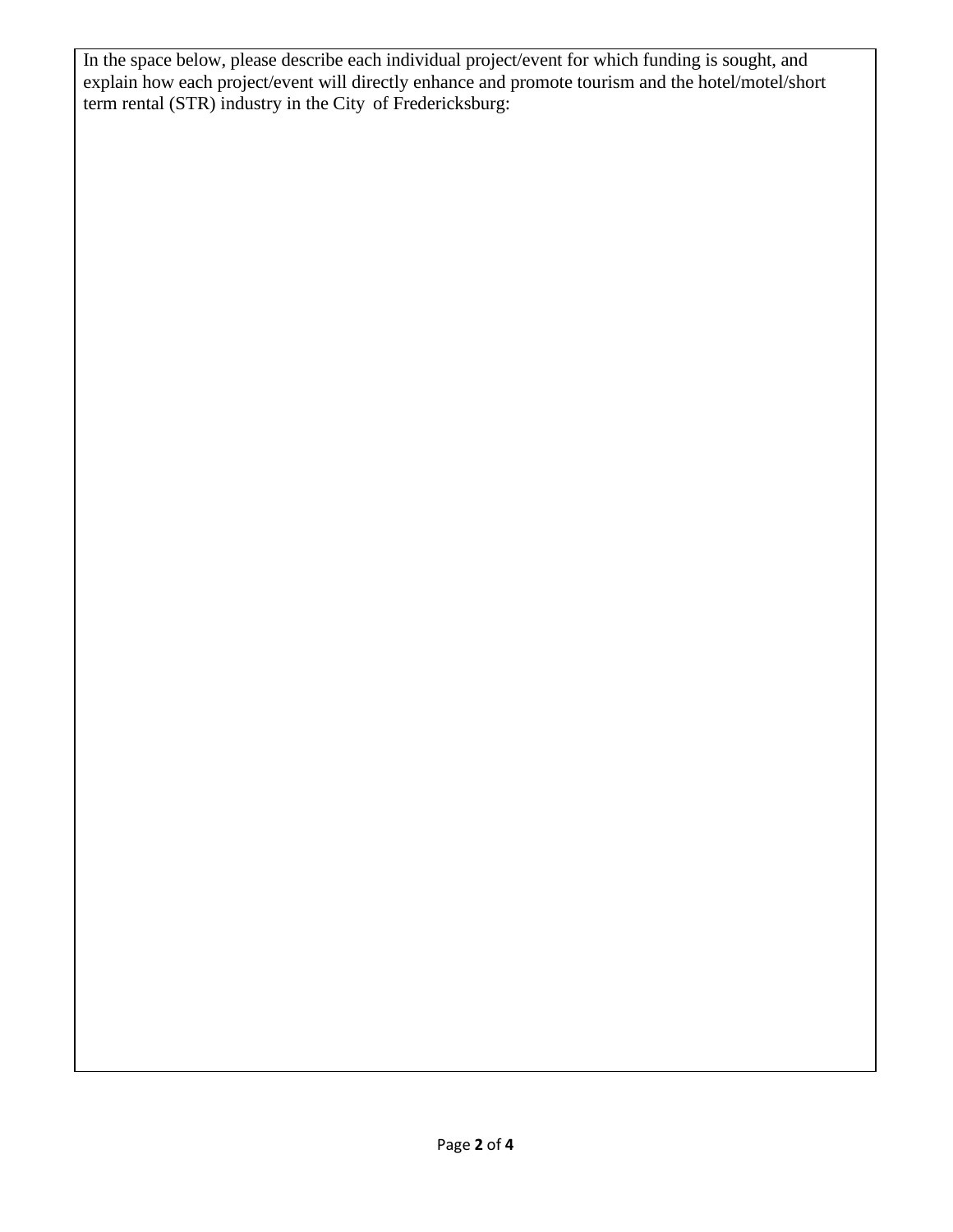#### **SECTION B – FUNDING CATEGORIES AUTHORIZED BY TEXAS LAW** (Please indicate which

funding categories are applicable to your project/event – multiple categories may be selected)

|                                                                                              | Check box below |
|----------------------------------------------------------------------------------------------|-----------------|
| 1. Construction, maintenance and operation of Convention or visitor center                   |                 |
| 2. Facilities and personnel for the registration of convention delegates                     |                 |
| 3. Advertising and promotional programs to attract tourists                                  |                 |
| 4. Encouragement and promotion of the arts                                                   |                 |
| 5. Historical restoration and preservation projects, advertising to encourage tourists to    |                 |
| visited historic sites and museums                                                           |                 |
| 6. Signage directing the public to sights and attractions frequently visited by tourists     |                 |
| 7. Certain transportation systems serving tourists and hotel guests; and, for certain cities |                 |
| 8. Sporting events for which the majority of participants come from out of town              |                 |
| 9. Qualifying sports facilities that routinely host regional or national tournament          |                 |
| 10. Coliseums or multiuse facilities                                                         |                 |

## **SECTION C – ASSURANCES**

The Applicant hereby certifies to the City of Fredericksburg that, to the best of the Applicant's knowledge and belief, the:

- 1. Project(s)/event(s) for which financial assistance is sought will be administered in accordance with Federal, State, and local law;
- 2. HOT funds received as a result of this application will be used solely for the project(s)/event(s) described herein;
- 3. Applicant has read, understands, and will conform to the City HOT Guidelines; and
- 4. Figures, facts and representations made in this application, including any attachments hereto, are true and correct.

# **Receipt of any HOT funds awarded pursuant to this application is conditioned upon the execution of a Hotel Occupancy Tax Grant Agreement with the City.**